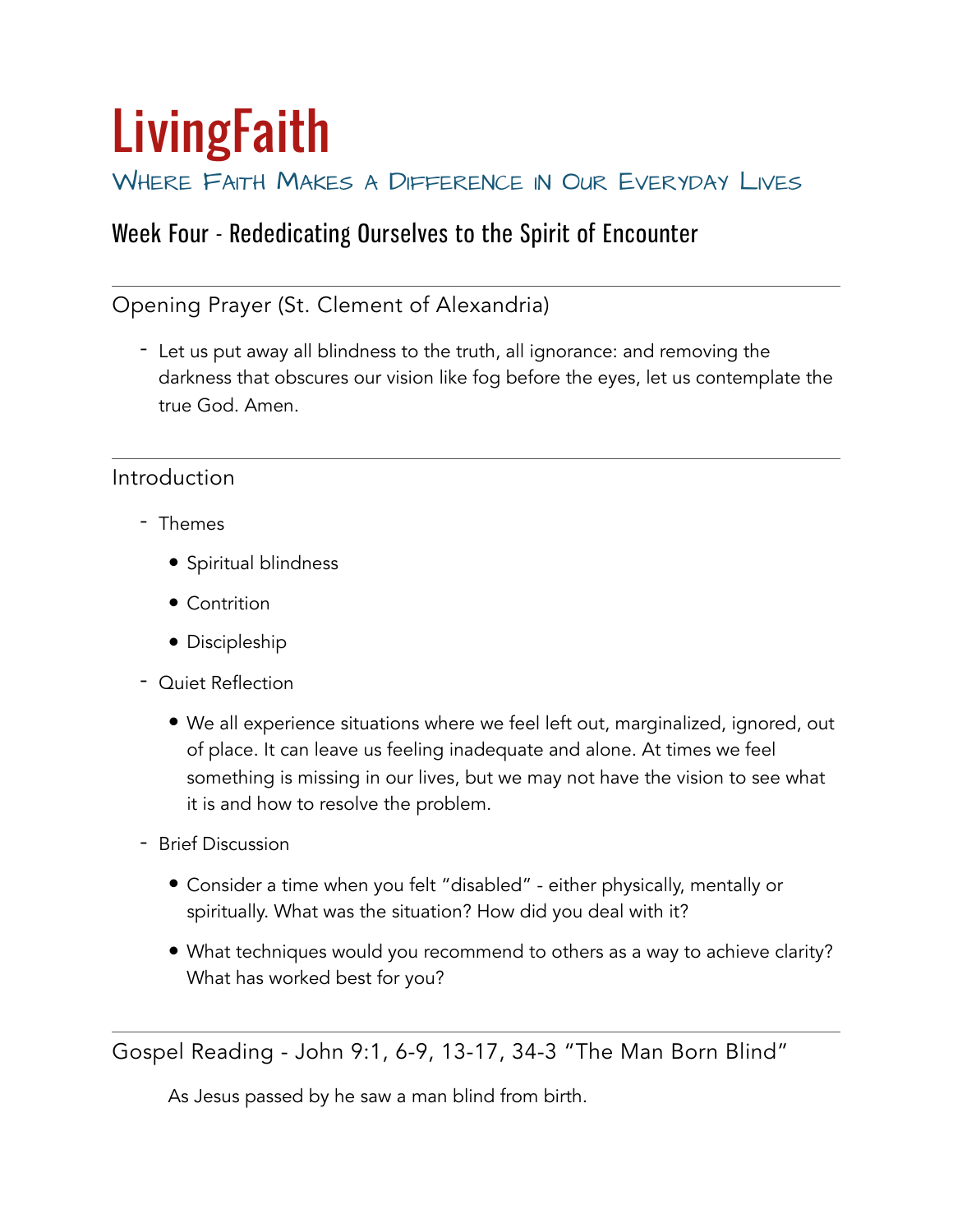He spat on the ground and made clay with the saliva, and smeared the clay on his eyes, and said to him, "Go wash in the Pool of Siloam" — which means Sent —. So he went and washed, and came back able to see.

His neighbors and those who had seen him earlier as a beggar said, "Isn't this the one who used to sit and beg?" Some said, "It is, " but others said, "No, he just looks like him." He said, "I am."

They brought the one who was once blind to the Pharisees. Now Jesus had made clay and opened his eyes on a sabbath. So then the Pharisees also asked him how he was able to see. He said to them,

"He put clay on my eyes, and I washed, and now I can see."

So some of the Pharisees said,

"This man is not from God,

because he does not keep the sabbath."

But others said,

"How can a sinful man do such signs?"

And there was a division among them.

So they said to the blind man again,

"What do you have to say about him,

since he opened your eyes?"

He said, "He is a prophet."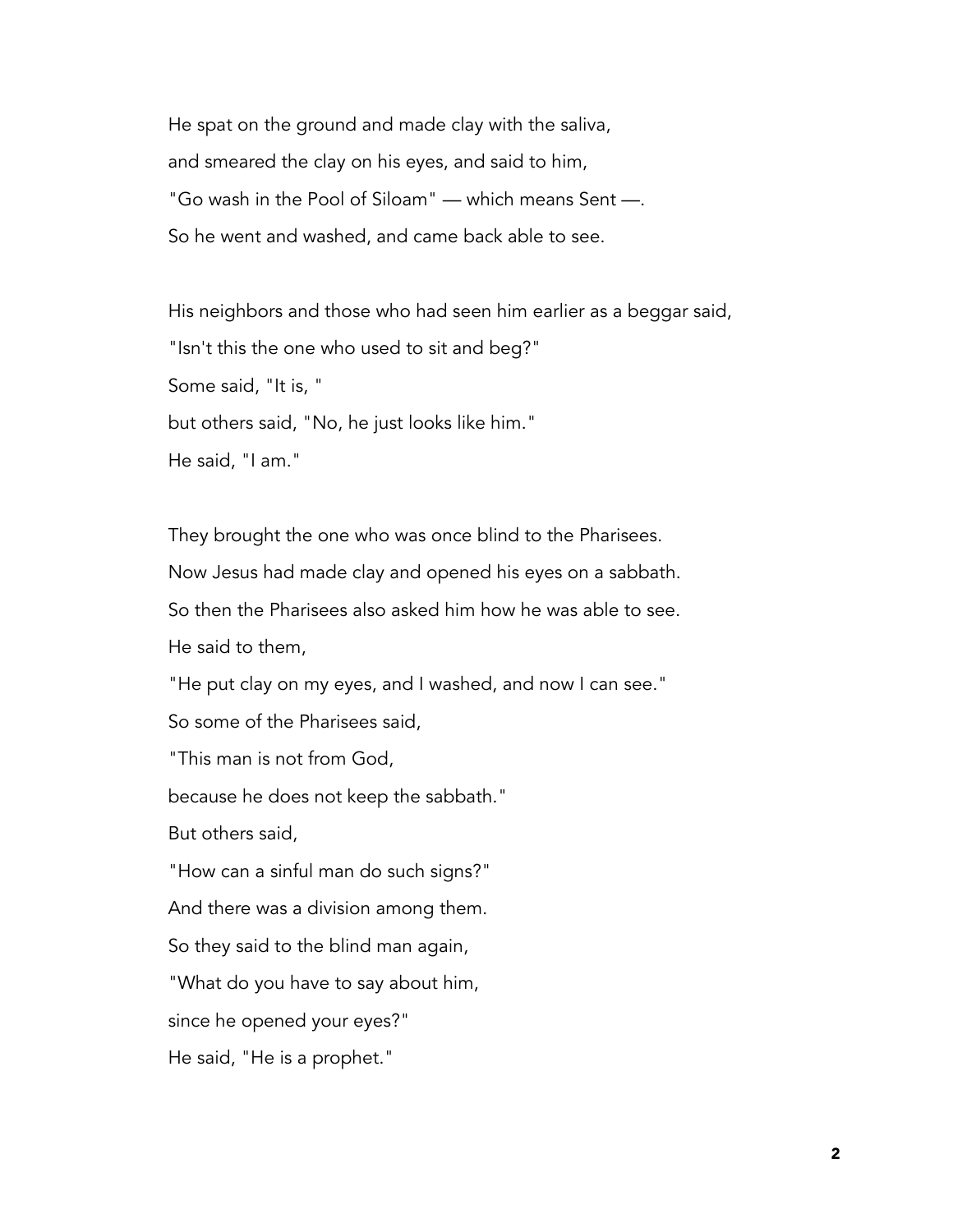They answered and said to him, "You were born totally in sin, and are you trying to teach us?" Then they threw him out.

When Jesus heard that they had thrown him out, he found him and said, "Do you believe in the Son of Man?" He answered and said, "Who is he, sir, that I may believe in him?" Jesus said to him, "You have seen him, and the one speaking with you is he." He said, "I do believe, Lord," and he worshiped him.

## Fr. Foppiano's Reflection

Video link: <https://www.youtube.com/watch?v=sfUkkWOofw8>

#### Introduction and Review

Welcome to Week #4 of LivingFaith. We have reached the half-way point of Lent! Congratulations!

Our Lenten journey has lead us to reflect on areas of our lives where we are tempted, stepping out of our comfort zones in faith with God, and what it means to have a healthy desire for happiness in our lives.

These spiritual lessons are true for us personally and for our St. Agnes and St. William of York Community. Our spiritual reflections have also been a reflection on the Mission, Vision and Purpose of our community.

This week's readings tell the tale of two encounters. We hear about David and how God's call sets him apart to become king over the chosen people. And the man born blind who encountered the healing touch of Jesus.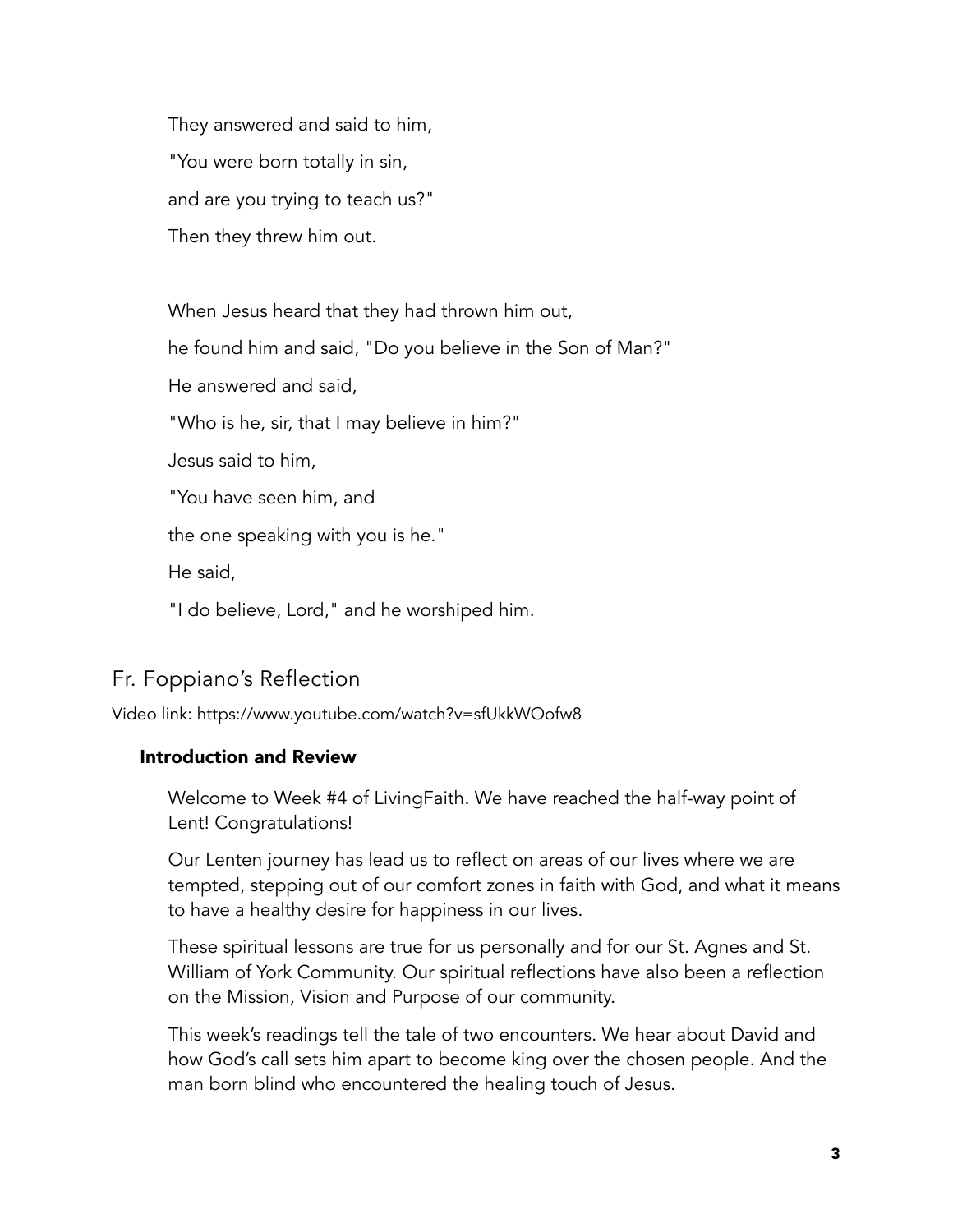#### David

David was the youngest of Jesse's sons. His station was so lowly that he was tending his father's flock – shepherds and shepherding sheep were not thought of as prestigious jobs in the ancient world. And here God breaks into the lowliness of David's life and calls him to this incredible task.

Do we believe that God continues to break into our everyday lives? Do we have confidence that God is involved in the day-to-day affairs of our lives? Studies tell us that most Catholics do not believe in a personal God. Yet God is so personally involved in the affairs of humanity that he chose to take on our human condition in the Incarnation. If he went to that length for us why would we think that he's disinterested now?

#### The Man Born Blind

The man born blind was going about his daily routine when Jesus walked up to him, smeared mud on his eyes, and healed him. Talk about God breaking into the affairs of daily life! This encounter with Jesus leads the man to witness to the Lord and what he did for him to the Jewish authorities. This encounter sets off a series of events and through them all the man gives an honest witness and is given the gift of faith. Towards the end of the story the man confidently proclaims: "I do believe, Lord…" And we are told that he fell down and worshiped Jesus.

I would like to posit a theory that so many Catholics do not believe in a personal God because God is not in the habit of breaking into our daily affairs in an extraordinary way. It is perhaps even harder to believe in the closeness of God in the 21st century because we have built up so many walls around ourselves in, and other people out. In a way we have become so used to the extraordinary: we can see people on the other side of the globe from our phones, we can get instantaneously information from the internet, and we can even have Amazon Prime deliver in under an hour right to our doorstep. The Amazon drones got so much press coverage recently because we've become bored waiting 2 days for home delivery and this is the newest thing in instantaneous gratification. God would have to do something pretty spectacular to get our attention! And there is the perennial question of why God lets bad things happen to good people. This is perhaps the single greatest stumbling block to belief in a personal God for most people.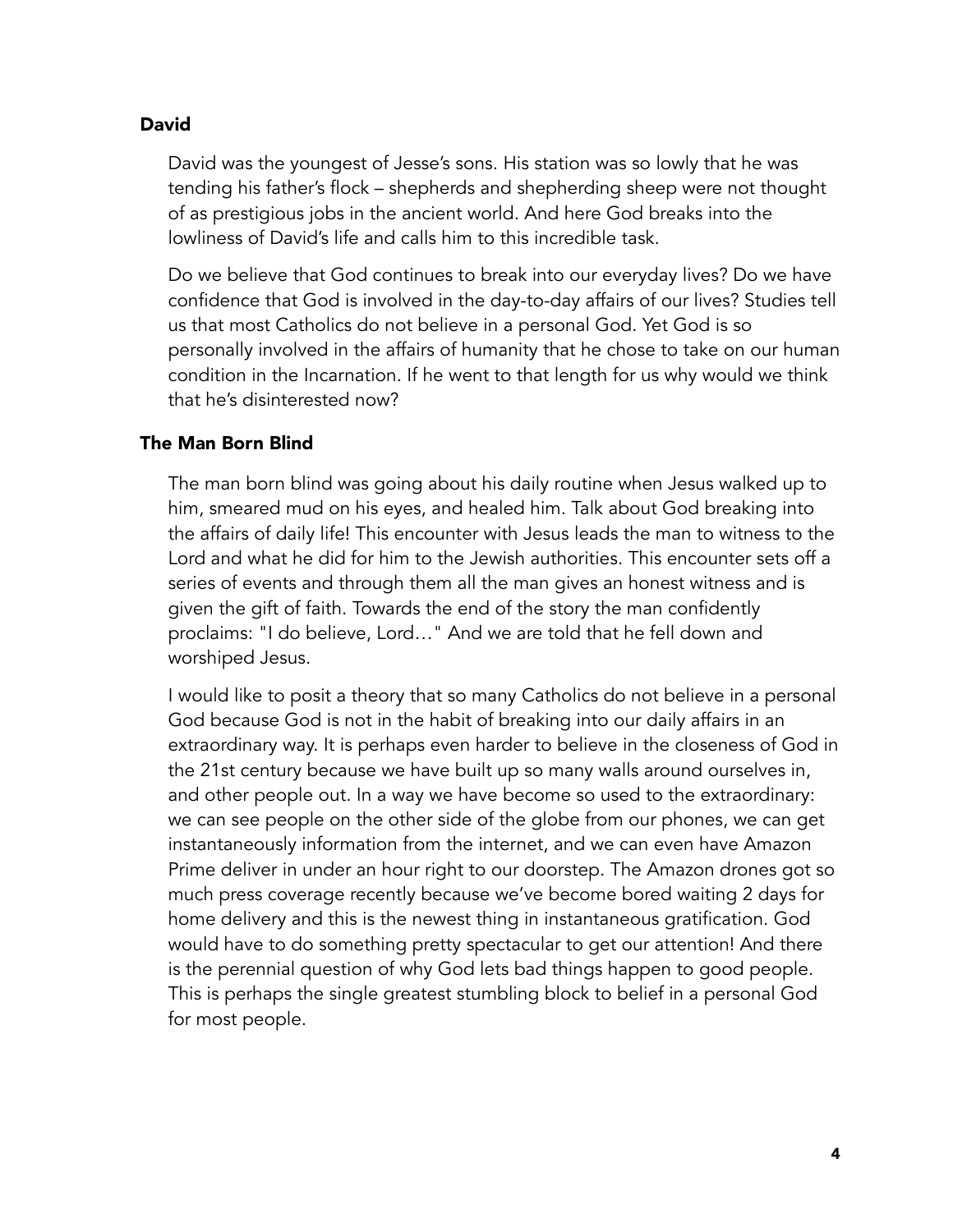#### Engaged Catholics

Matthew Kelly in his book, *The Four Signs of a Dynamic Catholic* shares some fascinating research about transforming our Catholic people into an engaged people.

There is a general principle in the secular world that 80% of people do 20% of the work. For example, Coca-Cola sells hundreds of thousands of Cokes each day but they generate most of their revenue from big companies that serve millions of Coke products everyday like McDonalds and Marriott.

Kelly wondered if this principle held true in Catholic parishes. So his Dynamic Catholic Institute conducted years of research and discovered that in Catholic parishes it is actually 6.4% of registered parishioners who contribute 80% of volunteer hours. 6.8% of registered parishioners donate 80% of financial contributions, and there is an 84% overlap between these two groups. So, just 7% of Catholics are accomplishing more than 80% of parish ministry and support in the United States!

The research went further to discern the four characteristics which mark the 7% of parishioners who are highly engaged in parish life. From that research Kelly identifies four signs of a dynamic Catholic. They are Prayer, Study, Generosity, and Evangelization.

If we could reach just one more percent of our community in the course of a year that would equate to an 11.4% increase in volunteer hours to reach more people and increased revenue to support the mission. Imagine if we increased by one percent each year – in a decade the parish would be transformed!

#### Four Signs of a Dynamic Catholic

Are these four signs by Dynamic Catholic present in our lives? Dynamic Catholics have a commitment to daily prayer with a set time and structure. Dynamic Catholics are active learners. They take advantage of time to sit at the feet of the master, Jesus, and learn from him through reading Catholic literature or listening to Catholic broadcasts. Dynamic Catholics see generosity as the heart of the response to Christ's activity in their lives. This is often expressed as financial generosity but it spills into other areas of life especially in their interactions with people. And finally, Dynamic Catholics want to share their faith with others and share their love of God with them.

Each of these characteristics may be more or less present in each of our lives. We may be part of the 7% right now. We might be part of the 93%. Whatever the case may be, the principle of continuous improvement still applies. That is to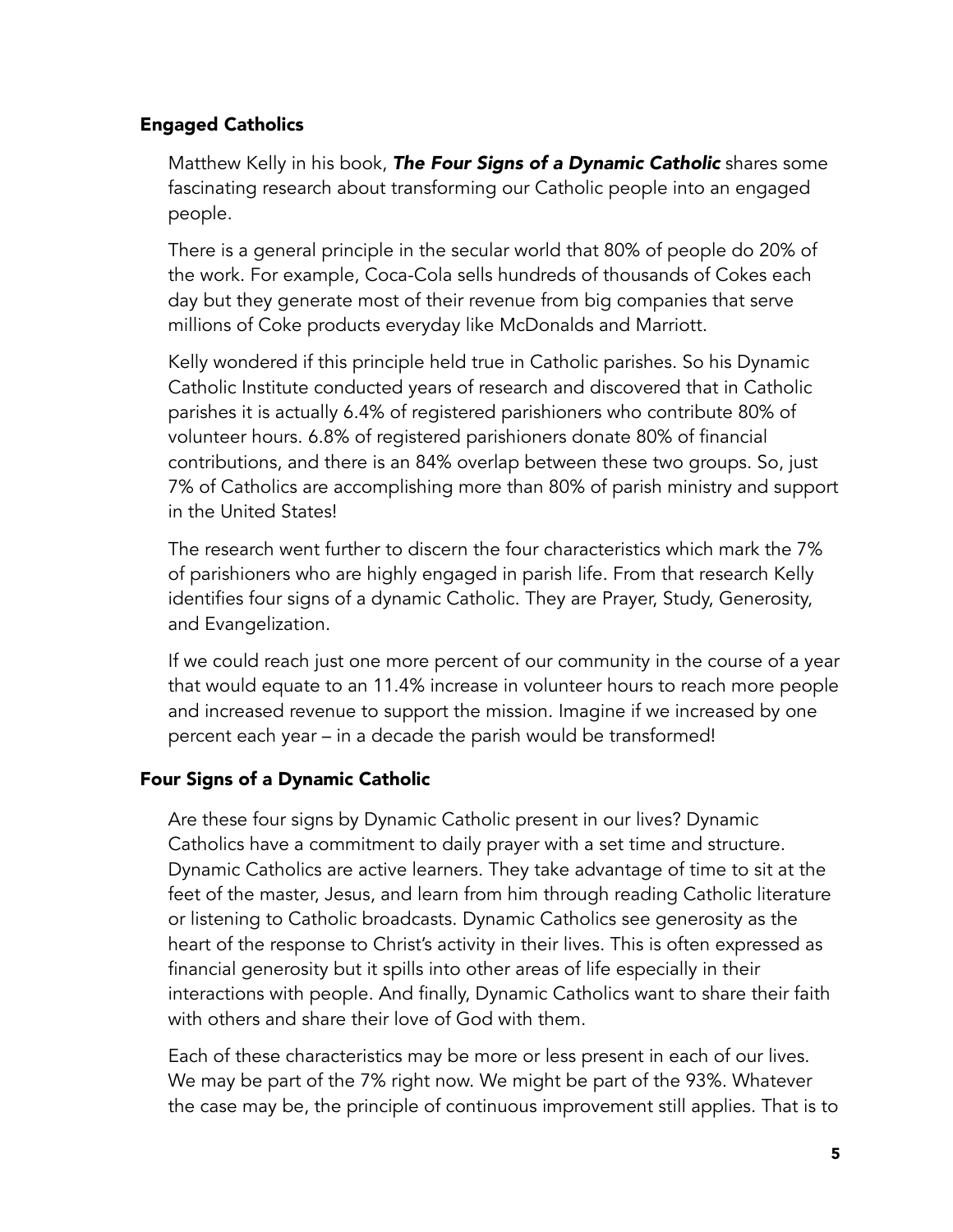make small steps, which at first may seem insignificant, but over time will add up to great change.

Think of a person who is morbidly obese. If you tell them to run a marathon tomorrow they're not going to do it. But if you tell them to walk on a treadmill for 5 minutes a day, over time that 5 minutes is going to add up and eventually grow to 10 and 20 minutes and so-on. Continuous improvement over time leads to great change.

If we look at the four areas and find ourselves lacking in one of them, what is a small step that we can take to get moving? If there are areas where we are strong, what small steps can we take to grow?

#### The Parish

How is this lived out in the parish? Many of our Catholic people are content to remain exactly where they are and nothing is going to move them. No amount of personal witness, fervor for the faith, or excitement is going to force them to sing a hymn or start serving their brothers and sisters. We have to pray for them and ask God to break through their suits of armor.

There are, on the other hand, a large group of people that are an untapped resource. They are hungry for spiritual growth or to begin stepping out of their comfort zones but we just haven't shown them a way to do that and so they stay just where they are.

There are also another group of people who are hurting for one reason or another. Either they have sins which weigh them down, sufferings in their life or in the lives of people whom they love, or just those who have been bruised and battered by the world. They want answers and the Church can provide them.

A common denominator among all of these people is that they all need a place to feel like they belong. And that is what the parish should be. Belonging is the great hook that will bring people to meet the Lord in the 21st century.

#### Conclusion

It is clear that a vast majority of Catholics need to take baby steps to start moving. The 93% figure may seem overwhelming but think of the incredible potential that's there. Some of the 93% are sitting in our pews every Sunday. Some attend Mass a few times a year; others not even that much. Moving each group in small steps may seem impossible but if we remember that God is with us and wants his people to have an active faith life then it is more than possible: it is our mission!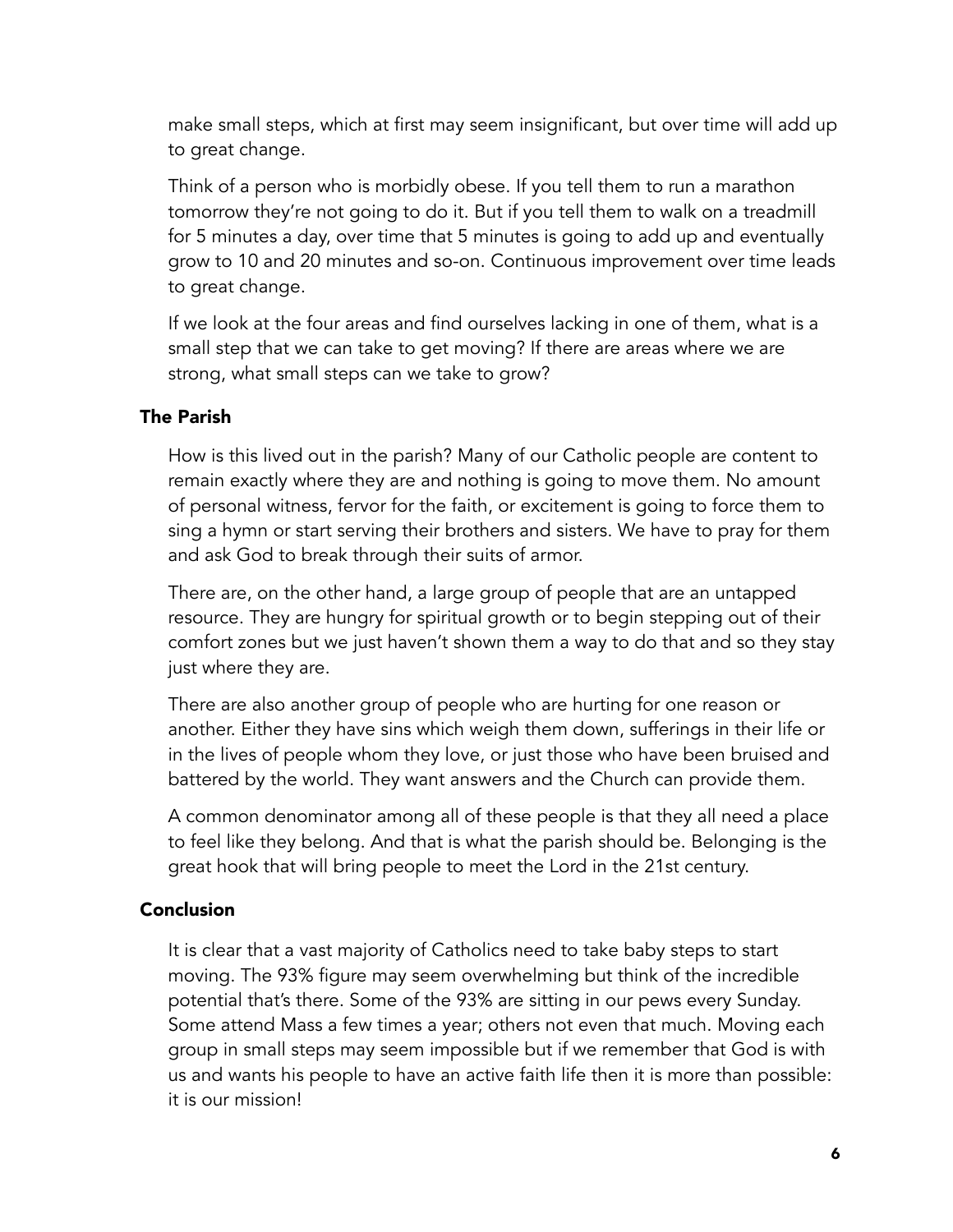May God bless you today and throughout this week!

#### Group Discussion

- What can we as a community do immediately to help those already connecting through the sacramental life of the church (Mass/Eucharist, Baptism, Confirmation, Marriage, etc.) become fully engaged in the life of our parish?
- In his book *Can You Drink the Cup?* Henri Nouwen describes community as a mosaic in which every small piece, no matter how seemingly insignificant by itself, has an essential role to play. How do we convince our parishioners everyone has an essential role to play in the "mosaic" of our parish?
- What "blindness" does our parish family need to set aside to become a community of joyful welcome and hospitality?

Reflection - Pope Francis, Angelus Message, March 30 2014

- Our lives are sometimes similar to that of the blind man who opened himself to the light, who opened himself to God, who opened himself to his grace. Sometimes unfortunately they are similar to that of the doctors of the law: from the height of our pride we judge others, and even the Lord! Today, we are invited to open ourselves to the light of Christ in order to bear fruit in our lives, to eliminate unchristian behaviors, behaviors that are sins. We must repent of this, eliminate these behaviors in order to journey well along the way of holiness, which has its origin in baptism. We, too, have been "enlightened" by Christ in baptism, so that, as St. Paul reminds us, we may act as "children of light" (Ephesians 5:8), with humility, patience and mercy.
- Let us ask ourselves about the state of our own heart? Do I have an open heart or a closed heart? It is opened or closed to God? Open or closed to my neighbor? We are always closed to some degree which comes from original sin, from mistakes, from errors. We need not be afraid! Let us open ourselves to the light of the Lord, he awaits us always in order to enable us to see better, to give us more light, to forgive us. Let us not forget this! Let us entrust this Lenten journey to the Virgin Mary, so that we too, like the blind man who was healed, by the grace of Christ may "come to the light", go forward towards the light and be reborn to new life.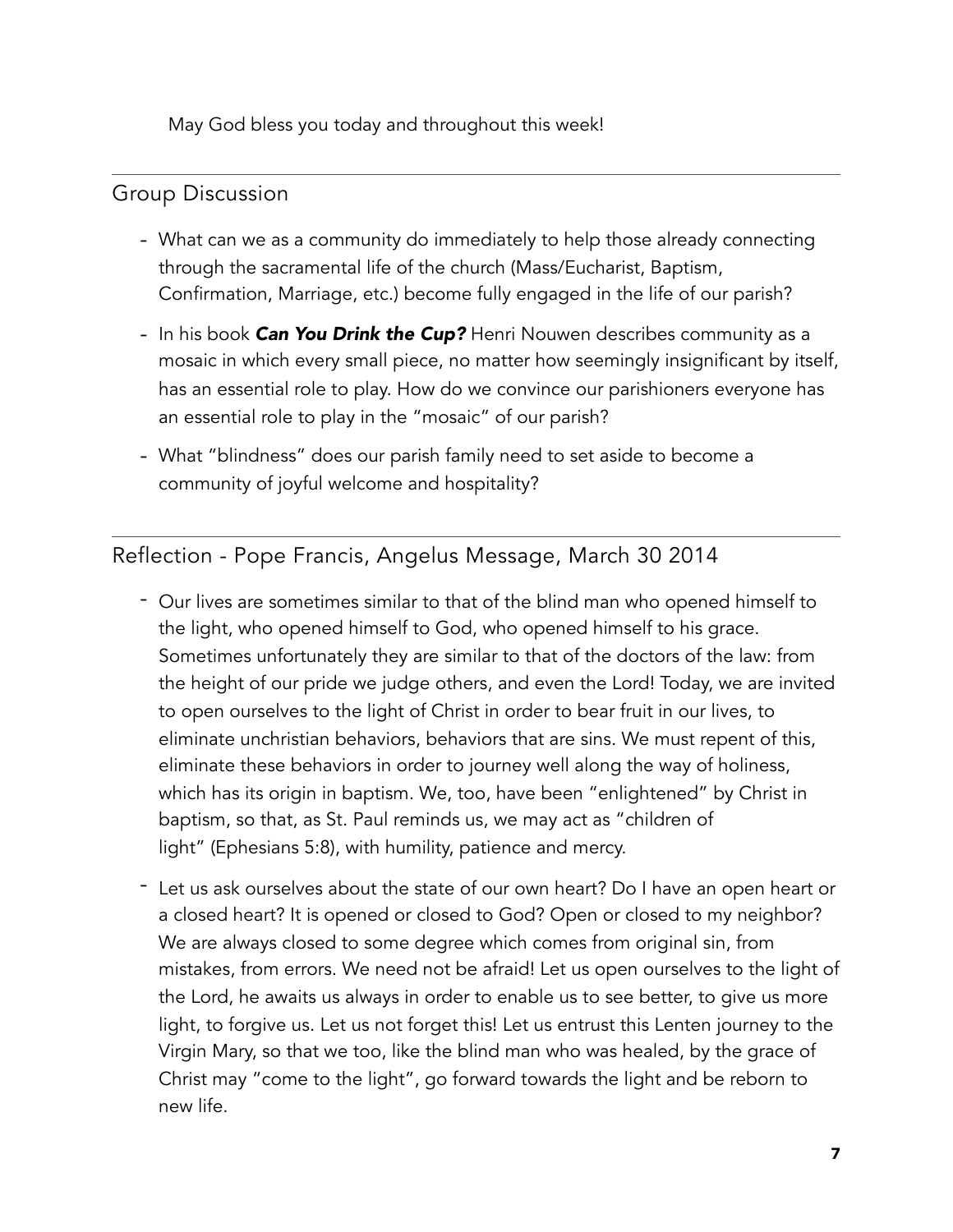## Group Discussion

- Pope Francis said our hearts are "always closed to some degree." Who or what have you closed your heart to? What can you do today to open your heart to the light of Christ?
- What is your "takeaway" today? What stood out to you? What challenged you?
- In the week ahead, how can you apply what you heard today to your life and your interactions with others? What can/should I do differently this week?

## Closing

- At different times in our lives we all experience varying degrees of blindness in our work, in our relationships, and in our faith. Sometimes it is unintentional. We get caught up in the busyness of life or the oppressive bombardment of our culture and are unaware of the veil that slowly grows thicker around us. And sometimes we make a conscious choice to turn a blind eye - towards others, towards our own failings, towards God. We must turn in humility back to God, so there may be light in our darkness, sight in our blindness.
- Scripture verse (John 9:39)

Jesus said,

"I came into this world for judgment,

so that those who do not see might see,

and those who do see might become blind."

- Closing Prayer - (St. Augustine)

O Holy Spirit, Love of God, infuse Thy grace,

and descend plentifully into my heart;

enlighten the dark corners of this neglected dwelling,

and scatter there Thy cheerful beams;

dwell in that soul that longs to be Thy temple;

water that barren soil, over-run with weeds and briars,